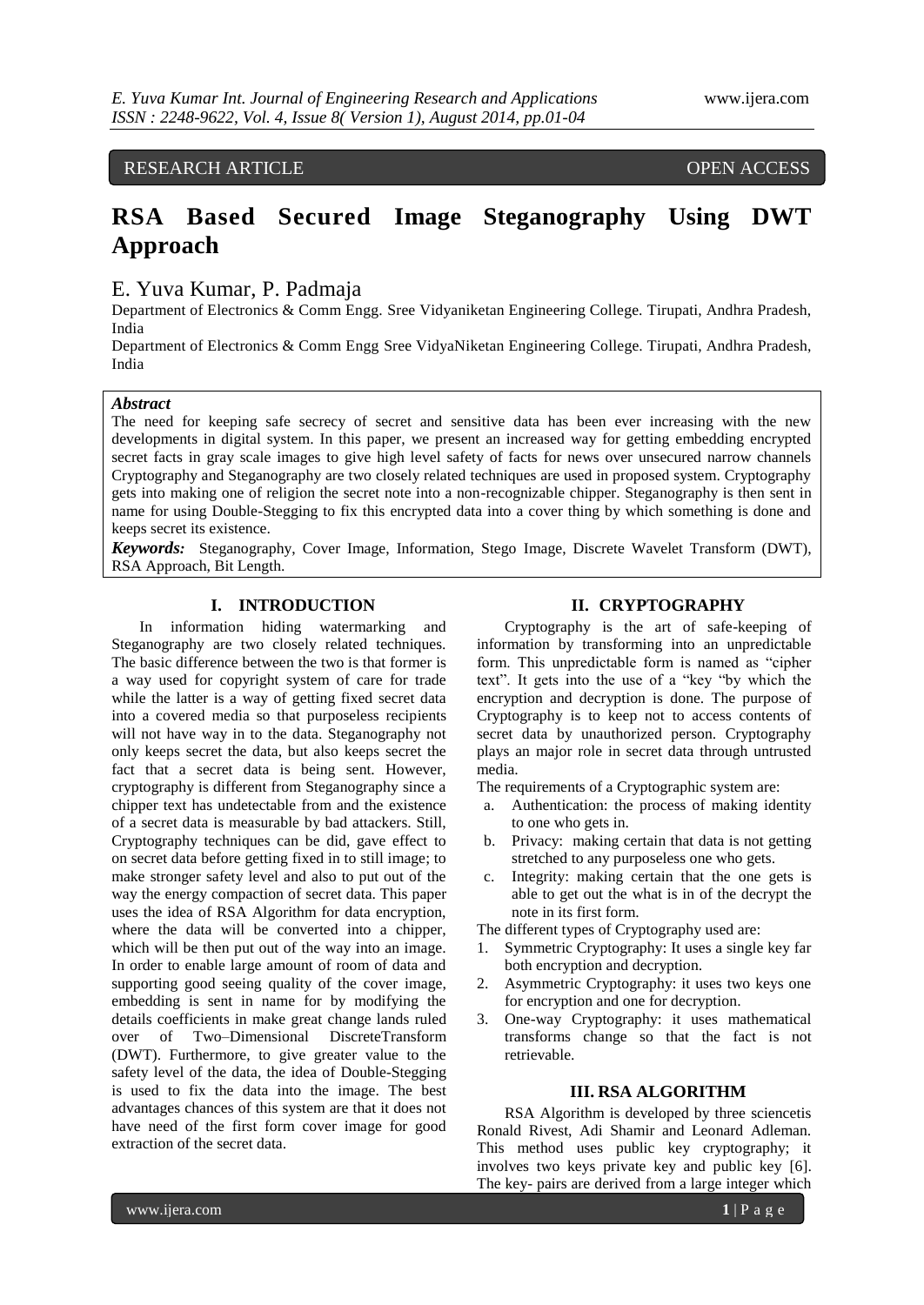is the product of two prime numbers chosen as per some special rule.

The step by step process of the RSA algorithm is as follows

- 1. Select two prime numbers, x and y from these numbers multiple x and y and calculate the modulus, n=xy
- 2. Select a third numbers "e" that is relatively prime to the product  $(x-1)(y-1)$ . The number 'e' is the public exponent.
- 3. Generate a private key by choosing a number d, which is multiple inverse of e mod  $\phi(n)$ .
- 4. Encrypt a message m, raise m to the power e under modulo n. the result is the chipper text $(c)$ .
- 5. Decrypt the chipper text, raise the cipher to the power d under modulo n..



#### **IV. STEGANOGRAPHY**

Steganography is type of hiding data that means "covered writing" it is taken from Greek words stego means "covered" and graphos means " to write" .The purpose of Steganography is to embed S secret data into a cover image in such a way that it will not be able to discover that a secret data has existence in the image. The Steganographic, system necessarily needs a cover media which has redundant bits i.e., bits which can be made an adjustment without causing destruction the good nature of the media [4]. The way of doing is to put back the redundant bits of the media with that of the secret data to be embedded. A Steganographic system is represented by three different parameters which are deeply related, viz. capacity, security, and robustness.

Capacity refers to something about to the amount of data which can be safely stored in the media. Security is the notable of an undesired one going into get out the put out of the way data from the media and robustness is the amount of adjustments that the stego-media can take without causing destruction the secret data.

# **V. STEGANOGRAPHY SYSTEM**

Steganography uses secret key to encrypt the hidden message that that will be encapsulated inside a cover media. Modern steganographic system, as shown in figure 2 is detectable only if secret information is namely "secret key". In this case cryptography should be involved which holds that a cryptographic system"s security should trust on the key matter. Steganography is a technique used to store the secret data in the enclosed image and secret data in to undetectable form. Steganography [2] takes cryptography a step farther by hiding an encrypted message so that no one suspects it exists. Ideally, anyone scanning your data will fail to know it contains encrypted data.

Three basic types of stego-systems are available: Pure stego systems - no key is used.

Secret-key stego systems - secret key is used. Public-key stego systems - public key is used.



The various Steganography techniques used are:

#### **A. Spatial Domain Technique:**

In this method the pixels of the covered image is to store the secret data. There are various such techniques are namely LSB, PVD, and GLM

#### **Least significant bits (LSB):**

In least significant bit (LSB), each pixel of an image is transformed into the binary value and data [5] is hidden into the least significant position of the binary value of the pixels of the image in such a manner that, it doesn"t destroy the reliability of the cover image but this scheme is sensitive to a variety of image processing attacks like compression, cropping etc.

#### **Pixel Value Differencing (PVD):**

In addition, our new method avoids the fallingoff-boundary problem by using pixel-value differencing and the modulus function. First, we derive [3] a difference value from two consecutive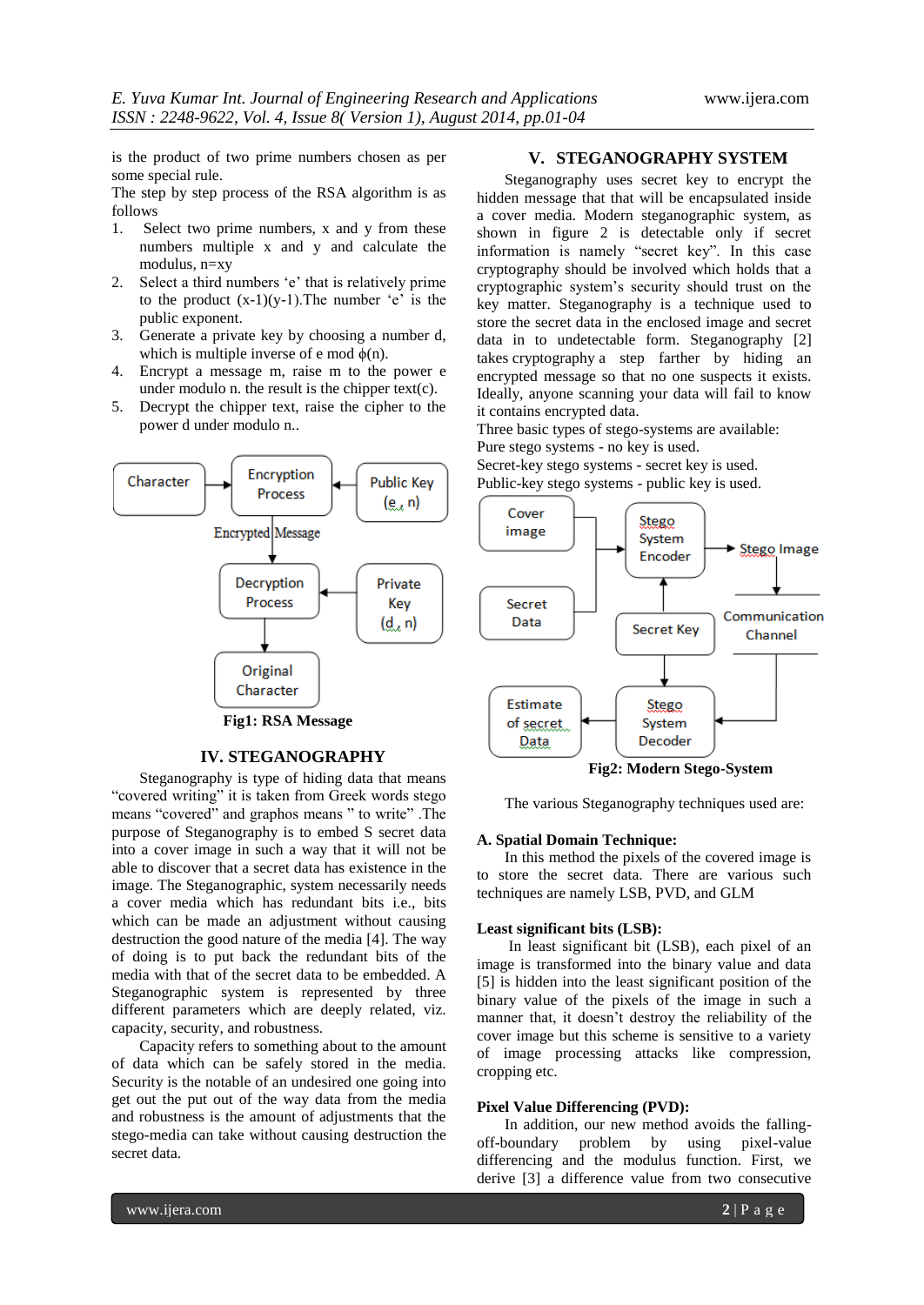pixels by utilizing the pixel-value differencing technique (PVD). The hiding capacity of the two consecutive pixels depends on the difference value. In other words, the smoother area is, the less secret data can be unseen; on the contrary, the more edges an area has, the more secret data can be embedded. The stego image quality dilapidation is more imperceptible to the human eye.

# **Gray Level Modification (GLM):**

A new image steganography method for hiding data using Gray Level Images in Spatial Domain is proposed in this paper. This method is an improvement over in advance methods like least significant bit (LSB) method and gray level modification (GLM) method [6]. This method retains the advantages of above said methods but discards the disadvantages related with above methods and provides us the better results.

#### **B. Transform Domain Technique:**

The transform domain techniques make use of the transform coefficients to hide the data. The secret data is embedded by modifying the transform coefficients of the image, which makes this technique more strong to attacks like compression, filtering etc. The different techniques used are DCT and DWT.

# **Discrete Cosine Transform (DCT):**

The discrete cosine transforms (DCT) & discrete wavelet transform (DWT) are mathematical utility that transforms digital image data from the spatial to the frequency domain. In DCT, after transforming the image in frequency domain, the data is embedded in the least significant bits of the medium frequency components and is individual for lossy compression.

#### **Discrete Wavelet Transform (DWT):**

In DWT, secret messages are embedded in the high frequency coefficients resulted from Discrete Wavelet Transform and make available maximum robustness. wavelet is simply, a small wave which has its energy got, came jointly at one point in time to give a person used by another for the analysis of transient, non-stationary or time-varying events. The DWT [2] core may be used for image processing operations, such as denoising and image compression. The wavelet transform way makes great change the original signal using selected before wavelets by sending at special quick rate the first form signal as sum and product of coefficients and function. A two parameter system is made such that one has a double sum and coefficient with two indices. The groups of coefficients are called the Discrete Wavelet Transform (DWT) [1] of the signal. Thus the signal is calculated by analyzing these coefficients. encrypted secret data. The proposed method combines the features of cryptography and

Steganography were encryption and embedding are done in two stages stenographic model lies in the actuality that the wavelet transform clearly separates the high frequency and low frequency in order on a pixel by pixel basis.

# **VI. PROPOSED METHOD**

To provide high level security of data proposed method processes gray scale image as covered object for embedding

#### **DWT:**

Wavelet transform is used to convert a spatial domain into frequency domain. The use of wavelet in image Since the LPF is a half band filter [4], there are two output data sub sampled are generated. So the output data contains only half the original number of samples. Next, HPF is applied for the same row of data and separate high pass component and low pass section is placed beside the high pass component. This is done for all rows. The resulting twodimensional array of coefficient contains four subbands [3] of data each as labeled as LL (Low-Low), LH (Low-High), HL (High-Low), HH (High-High). The LL can be decomposed once again in the same manner, the process can be done up to any level that will result in a pyramidal decomposition.



**Fig: DWT**

#### **Stage-1: Encryption using RSA Algorithm**

In this first stage, the secret data is encrypted using the public key in RSA algorithm. This proposes a cipher text along with the public encryption and private decryption keys. This cipher text is converted into 8-bit binary codes for further use in the second stage.

#### **Stage-2: Embedding using Double Stegging.**

In this stage, the data in the binary form is embedded into the cover image and hides its existence. It utilizes transform coefficients of 2- Dimensional Discrete Wavelet Transform (2-DWT) by using Haar,s wavelet for embedding process. The chosen cover image is decomposed [6] by DWT transform. This transform provides one approximation and three detail coefficients (horizontal, vertical, and diagonal) on each decomposition level. Generally, approximation coefficients are not suitable for embedding because